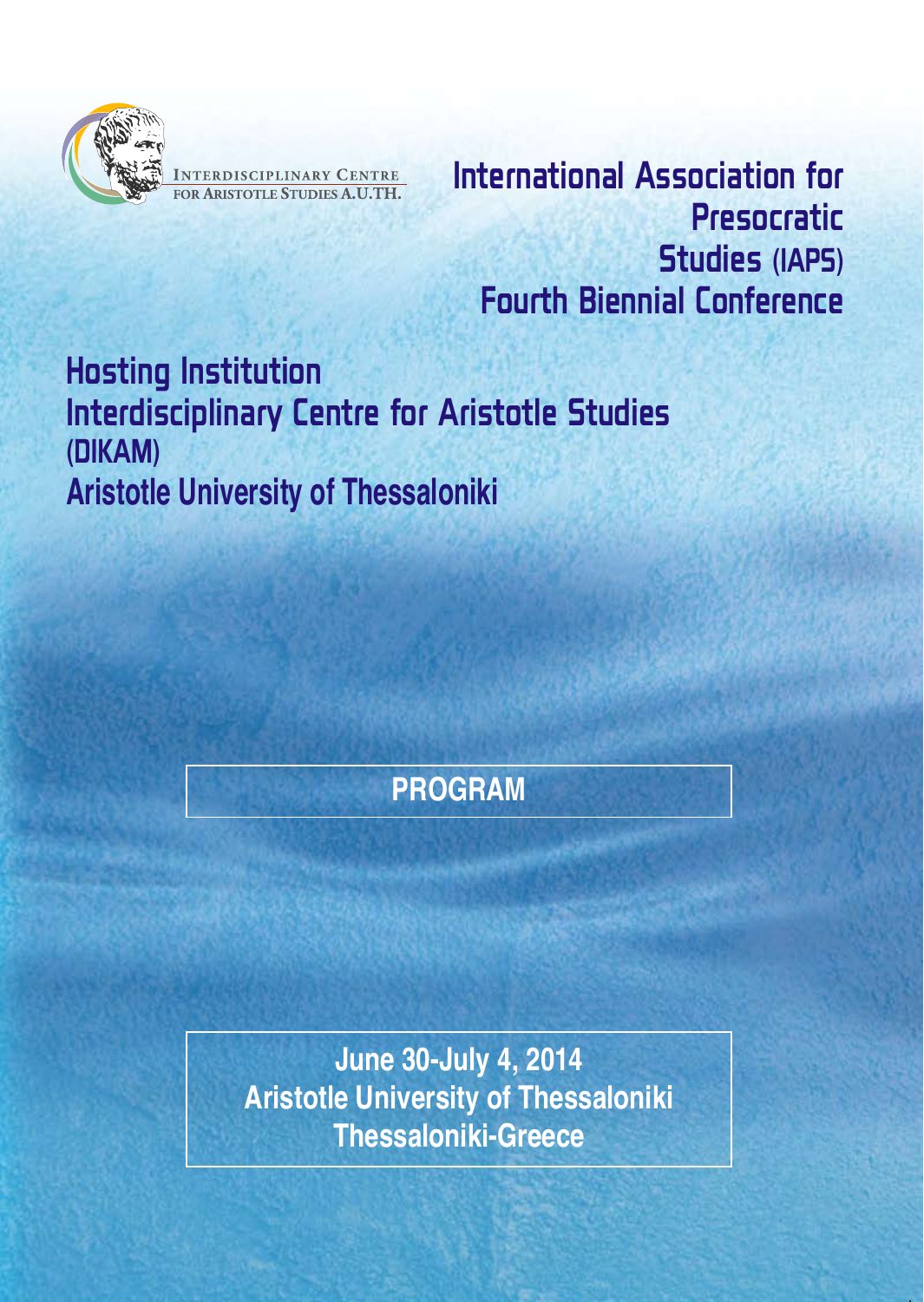### **The IAPS Council-Program Committee**

Daniel W. Graham, President (USA) Richard McKirahan, Conference Organizer (USA) Alberto Bernabé (Spain) Patricia Curd (USA) Enrique Hülsz (Mexico) Alexander P.D. Mourelatos (USA) Miriam Peixoto (Brazil) Simon Trépanier (U. K.)

### **Interdisciplinary Centre for Aristotle Studies, AUTH**

Demetra Sfendoni-Mentzou, President Local Conference Organizer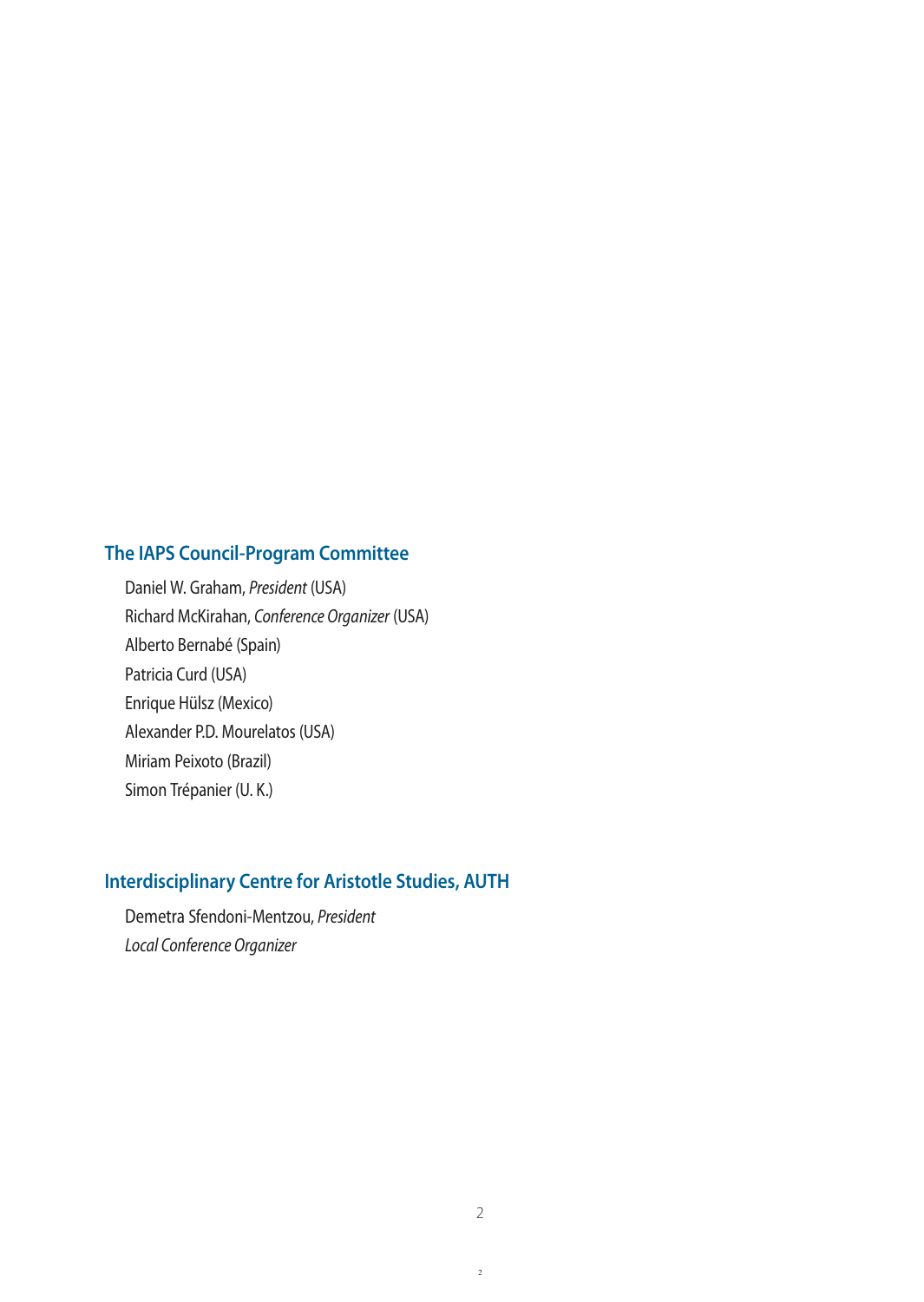# **MONDAY, 30 JUNE**

#### **8:30-9:45 Registration - KEDEA ground floor foyer**

### **9:45-12:00 Session 1 - Papers - KEDEA Conference Hall 1**

Richard McKirahan, Chair

| <b>Richard McKirahan</b> | Welcome and brief announcements                                               |
|--------------------------|-------------------------------------------------------------------------------|
| lakovos Vasiliou         | Mixing minds: Anaxagoras and Plato's Phaedo (20 min)                          |
|                          | Evangelos Moutsopoulos To what extent are Empedocles' elements pure? (20 min) |
| Elizaveta Sherbakova     | On Heraclitus and the sawing-analogy in the De Victu (20 min)                 |
| Nie Minli                | Yin and Yang and the hot and the cold (20 min)                                |
|                          |                                                                               |

**12:00-12:30** Break - Refreshments

### **12:30-2:00 Session 2 - Discussion - KEDEA lower level foyer**

| <b>Omar Álvarez</b>        | Stability vs. Flux: the early reception of Heraclitus' doctrine             |
|----------------------------|-----------------------------------------------------------------------------|
| <b>Beatriz Bossi</b>       | Heraclitus and Parmenides on the one and the many                           |
| Giovanni Casertano         | I nomi dell' amore nel Empedocle                                            |
| <b>Gabriele Cornelli</b>   | Three versions of the Pythagoran doctrine of numbers                        |
| <b>Elias Giannakis</b>     | Notes on Democritus' views reported by al-Ya'qūbī (died c. AD 905)          |
| Refik Güremen              | The ethical and political naturalism of Protagoras                          |
| <b>Benjamin Harriman</b>   | Melissus' argument for monism                                               |
| <b>Harrison Hibbert</b>    | Heraclitus on religion and the divine                                       |
| Andrei Lebedev             | Parmenides the Pythagorean                                                  |
| <b>Bryan Reece</b>         | On the precursors and Influence of Diogenes of Apollonia                    |
| Liliana Sánchez Castro     | Motion, knowledge and incorporeality; Aristotle on Heraclitus in De Anima I |
| Lunch break<br>$2:00-3:30$ |                                                                             |

#### **3:30-5:00 Session 3 - Papers - KEDEA Conference Hall 1**

| Daniel Graham            | <b>Greetings</b>                                                         |
|--------------------------|--------------------------------------------------------------------------|
| Alberto Bernabé          | Terminology of cosmological processes in the Derveni Commentary (40 min) |
| <b>Tiberiu Popa</b>      | Elemental varieties in the Presocratics and beyond (20 min)              |
| <b>Richard McKirahan</b> | Announcements                                                            |

| 5:15                    | <b>Opening Ceremony - AUTH Administration Building, ground floor</b> |                                                                  |
|-------------------------|----------------------------------------------------------------------|------------------------------------------------------------------|
|                         |                                                                      | Daniel Graham and Demetra Sfendoni-Mentzou, Co-chairs            |
| <b>Oliver Primavesi</b> |                                                                      | Pythagoreanism in Empedocles' Physics (40 min)                   |
| John Seiradakis         |                                                                      | The Antikythera Mechanism (45 min)                               |
|                         | <b>Demosthenes Davettas</b>                                          | Heraclitus and contemporary art: Fluxus movement, installations, |
|                         |                                                                      | performances (30 min)                                            |

3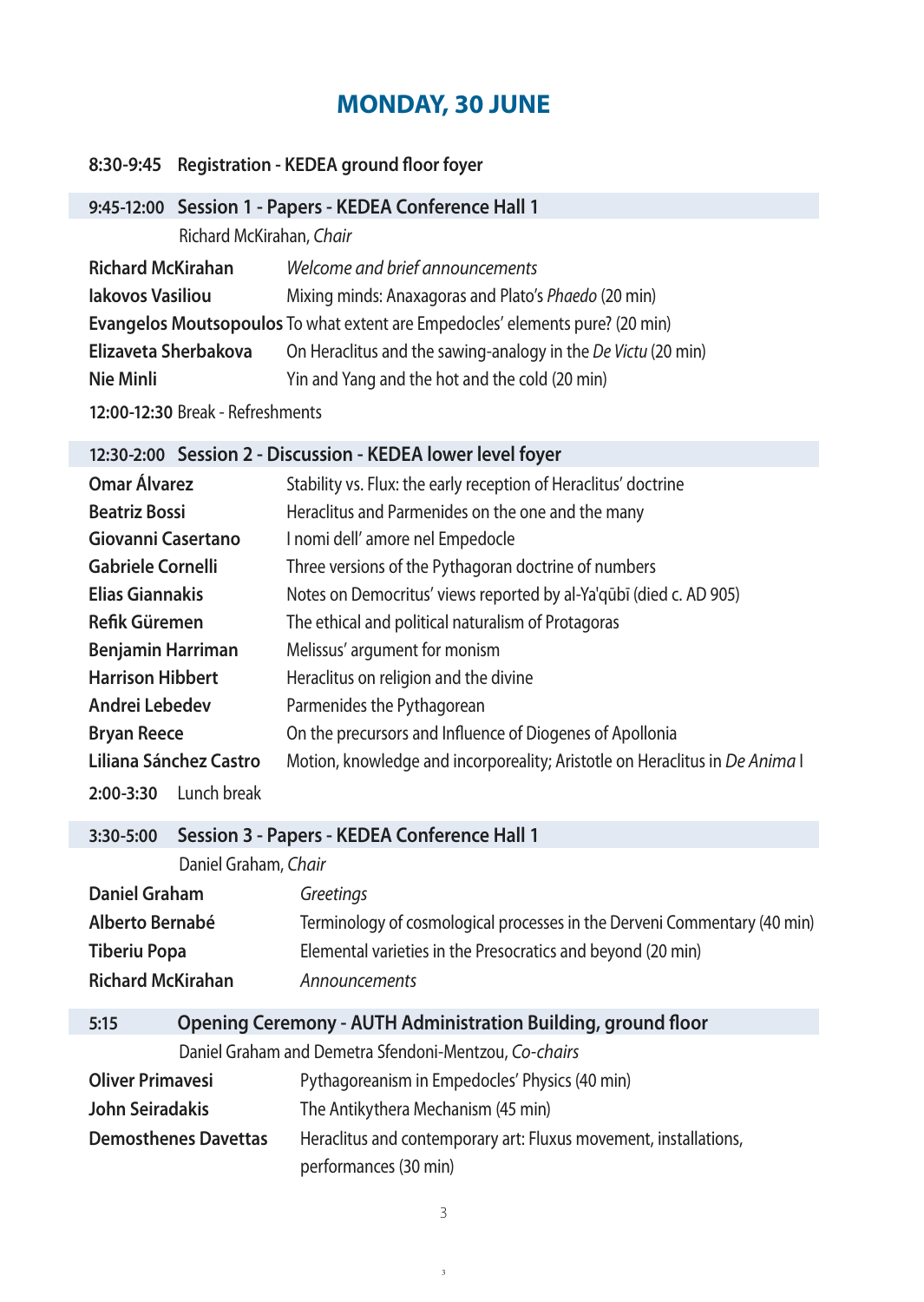### **TUESDAY, 1 JULY**

### **10:00-12:00 Session 4 - Papers - KEDEA Conference Hall 1**

Miriam Peixoto, Chair

| <b>Pieter Hasper</b>      | Two Democritean arguments for the existence of atoms (20 min) |
|---------------------------|---------------------------------------------------------------|
| Katerina lerodiakonou     | Democritus' basic colours (20 min)                            |
| <b>Barbara Sattler</b>    | Space and place in Zeno (20 min)                              |
| <b>Theodosios Tassios</b> | The concept of matter in the Presocratics (20 min)            |
|                           |                                                               |

**12:00-12:30** Break - Refreshments

## **12:30-2:00 Session 5 - Discussion - KEDEA lower level foyer**

| <b>Scott Austin</b>         | Negation in Parmenides revisited                                           |
|-----------------------------|----------------------------------------------------------------------------|
| <b>Chloe Balla</b>          | pephuken pleonektein: on the origins of an originally beastly human nature |
| <b>Gottfried Heinemann</b>  | Is regularity according to Empedocles imposed on or inherent in things     |
| Naoya Iwata                 | Philolaus and the attunement theory in Plato's Phaedo                      |
| Elena Lappa                 | The notion of motion in Democritus' and Aristotle's philosophy of nature   |
| Emese Mogyoródi             | How the sun might shed some light on the two ways of Parmenides            |
| <b>Anthony Preus</b>        | A Presocratic diet: On Regimen II                                          |
| <b>Thomas Robinson</b>      | Zeno and 'if-then'                                                         |
| <b>Maximilian Robitzsch</b> | Political order in Heraclitus                                              |
| <b>Marian Wesoly</b>        | On Gorgias' personal demonstration                                         |
| $2:00-4:00$                 | Lunch break                                                                |
| 4:00-5:00                   | Visit to the Archaeological Museum of Thessaloniki                         |
|                             | special viewing of the Derveni Papyrus                                     |

### **5:30-7:30 Session 6 - Papers - KEDEA Conference Hall 1**

Daniel Graham, Chair

| <b>Andrew Gregory</b>   | Presocratic Science: Approaches and opportunities (40 min)       |
|-------------------------|------------------------------------------------------------------|
| <b>Dirk Couprie</b>     | The paths of celestial bodies according to Anaximenes (20 min)   |
| <b>Dmitri Panchenko</b> | Anaximenean astronomy in the light of Chinese parallels (20 min) |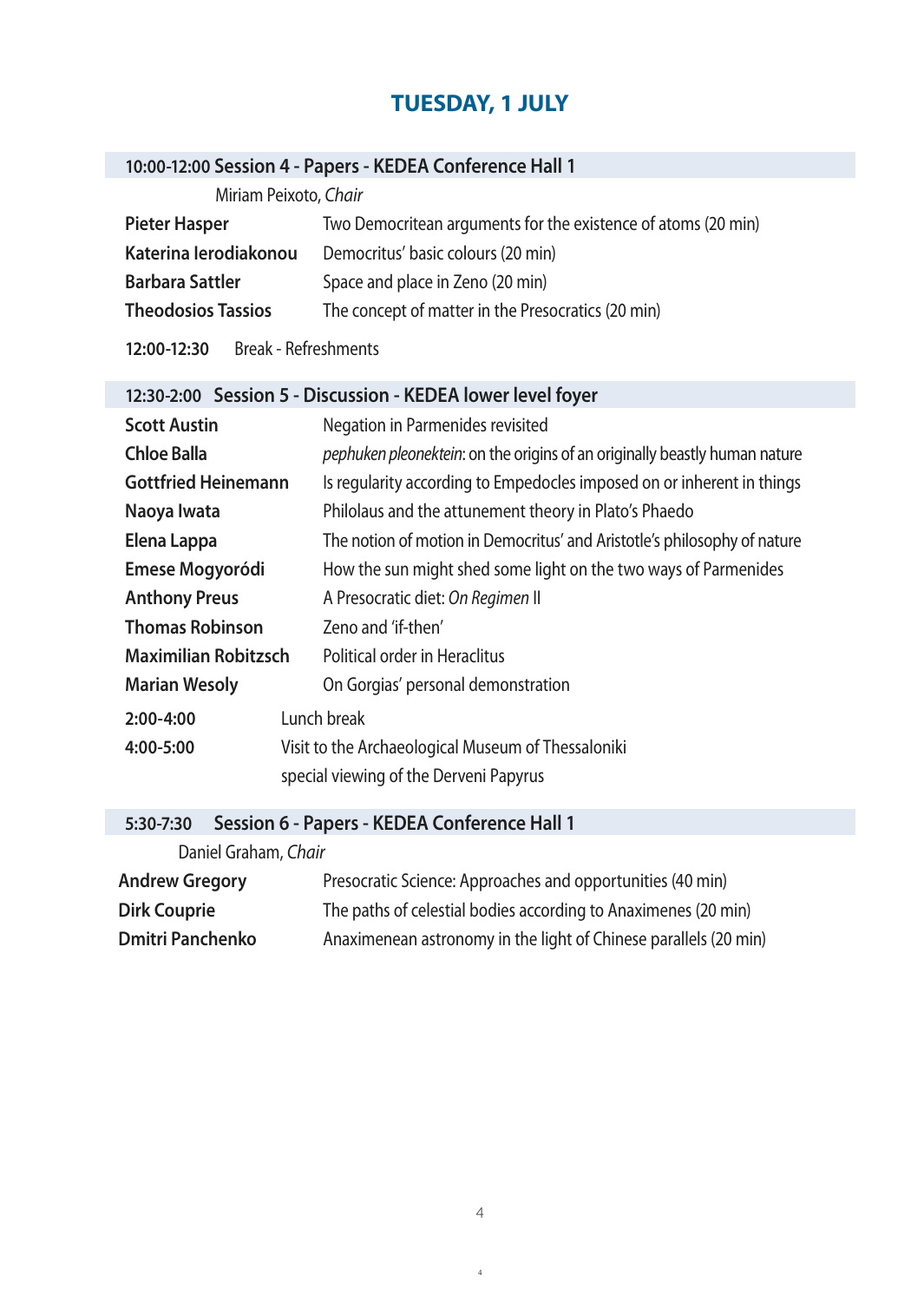# **WEDNESDAY, 2 JULY**

## **10:00-12:00 Session 7 - Papers KEDEA Conference Hall 1**

| Patricia Curd, Chair        |                                                                               |
|-----------------------------|-------------------------------------------------------------------------------|
| <b>Attila Nemeth</b>        | Democritus B156 (20 min)                                                      |
| <b>Panagiotis Thanassas</b> | Parmenides in Freiburg: varieties of the question of being (20 min)           |
|                             | David Torrijos-Castrillejo A new model for the mixture of Anaxagoras (20 min) |
| Néstor-Luis Cordero         | The elenchus of fr. 7,5 refers to Parmenides' own cosmology (that is not the  |
|                             | $doxa$ ) (20 min)                                                             |

### **12:00-12:30** Refreshments

| 12:30-2:00 Session 8 - Discussion - KEDEA lower level foyer |                                                                       |  |
|-------------------------------------------------------------|-----------------------------------------------------------------------|--|
| <b>William Altman</b>                                       | Replacing Parmenides B3: A matter of opinion?                         |  |
| <b>Jacob Greenstine</b>                                     | Non-being in Aristotle's account of Parmenides' monism                |  |
| Katarzyna Kolakowska                                        | On the Orphic tradition in the Herculaneum Papyri: Testimonia to      |  |
| and Christian Vassallo                                      | Orpheus in Philodemus' On Piety and On Music                          |  |
| <b>Yosef Liebersohn</b>                                     | Gorgias the sophist and the the birth of rhetoric                     |  |
| <b>Costas Macris</b>                                        | Archaic wisdom and the philosophical gaze before Plato and Aristotle  |  |
| Dana Munteanu                                               | Pythagoreans on the comic stage                                       |  |
| Elisavet Nicolaidou                                         | Aristotle on Heraclitus                                               |  |
| <b>Michael Papazian</b>                                     | Testimony on Pythagorean abstention from beans in a medieval Armenian |  |
|                                                             | manuscript                                                            |  |
| <b>Miriam Peixoto</b>                                       | How to name the invisible principles? (atomists)                      |  |
| <b>Valeria Piano</b>                                        | Daimones in the Derveni Papyrus                                       |  |
| <b>Livio Rossetti</b>                                       | Three versions of Zeno's Dichotomy?                                   |  |
| Lunch break<br>$2:00 - 4:00$                                |                                                                       |  |

| 4:00-6:00            | Session 9 - Papers - KEDEA Conference Hall 1      |                                                                            |
|----------------------|---------------------------------------------------|----------------------------------------------------------------------------|
|                      | Alexander Mourelatos, Chair                       |                                                                            |
| <b>Patricia Curd</b> |                                                   | Thought and structure in Empedocles (40 min)                               |
| <b>Jenny Bryan</b>   |                                                   | The Epistemological implications of Empedocles' painter analogy (DK 31B23) |
|                      |                                                   | $(20 \text{ min})$                                                         |
| <b>Arnaud Macé</b>   |                                                   | The growth of the elements; Empedocles' vegetal metaphysics (20 min)       |
| 7:00-8:00            | Reception at the Residence of the American Consul |                                                                            |
|                      |                                                   |                                                                            |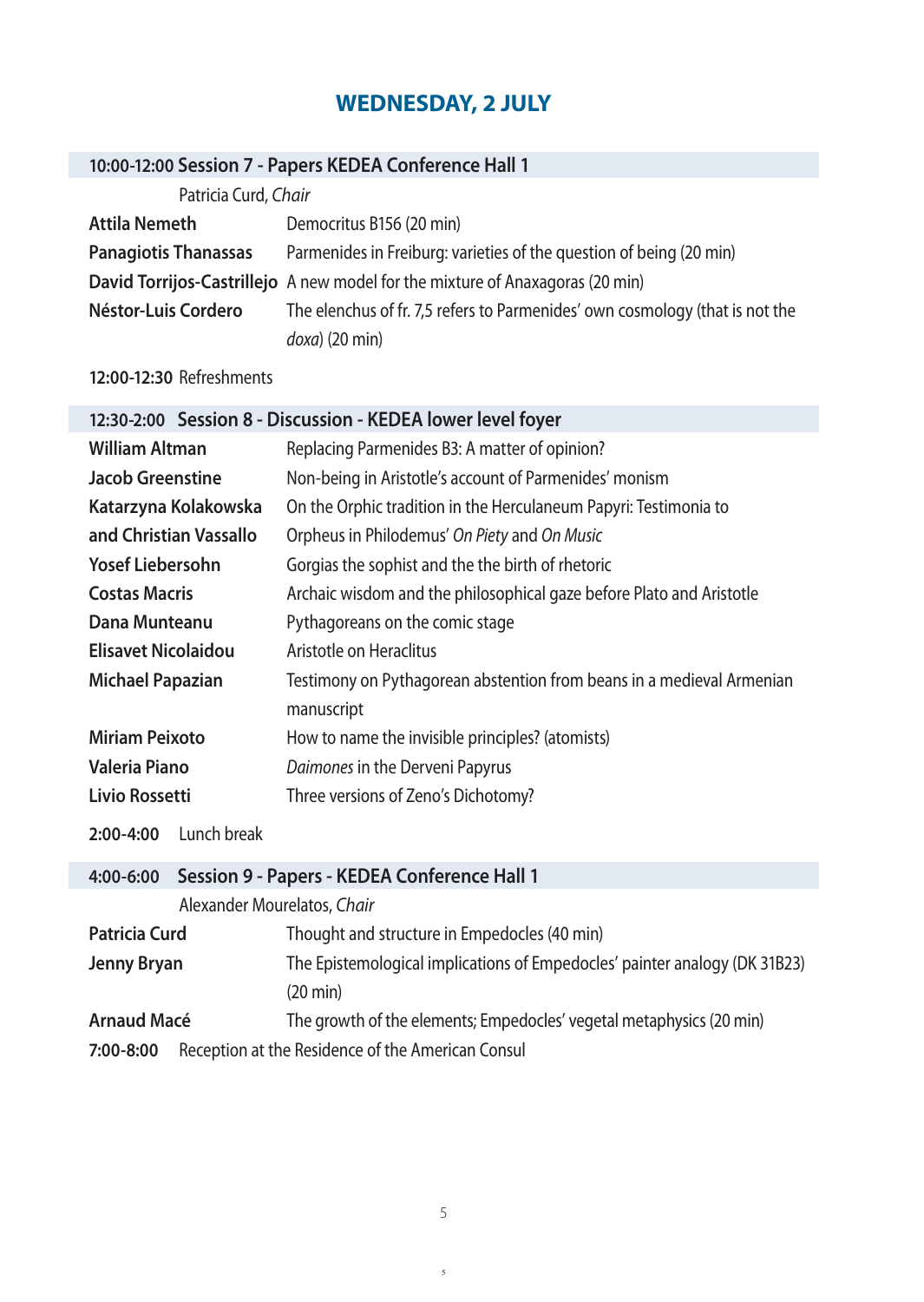## **THURSDAY, 3 JULY**

| 10:00-12:00 Session 10 - Papers - KEDEA Conference Hall 1 |                                                                                                           |  |
|-----------------------------------------------------------|-----------------------------------------------------------------------------------------------------------|--|
| Patricia Curd, Chair                                      |                                                                                                           |  |
| Wright, M.R.                                              | How Presocratic is Plato's Timaeus? (40 min)                                                              |  |
| Rangos, Spyridon                                          | A new translation and interpretation of Heraclitus B30 (20 min)                                           |  |
| Motta, Anna                                               | Gli antecedenti storici del Platonismo: ruolo dei Presocratici secondo i                                  |  |
|                                                           | Neoplatonici (20 min)                                                                                     |  |
| 12:00-12:30                                               | Refreshments                                                                                              |  |
|                                                           | 12:30-2:00 Session 11 - Discussion - KEDEA lower level foyer                                              |  |
| <b>Michael Augustin</b>                                   | Weight in Democritus' atomism                                                                             |  |
| <b>Francesc Casadesus</b>                                 | Why according to Heraclitus are philosophers inquirers into many things?                                  |  |
| Aditi Chaturvedi                                          | Harmonie in Heraclitus' cosmology                                                                         |  |
| <b>Lisa Fretschel</b>                                     | Epistemology and politics in Light of the anthropos metron principle                                      |  |
| <b>Enrique Hulsz</b>                                      | Parmenides 1.3 revisited                                                                                  |  |
| <b>Tobias Keppler</b>                                     | The Xenophanean «One» - an offspring of the One of the first deduction of                                 |  |
|                                                           | Plato's Parmenides?                                                                                       |  |
| <b>Christopher Kurfess</b>                                | A blend of much-wandering limbs; the text and context of Parmenides B16                                   |  |
| Lidia Palumbo                                             | Platone e Empedocle: l'analogia tra natura degli ente e loro espressione                                  |  |
|                                                           | linguistica                                                                                               |  |
| <b>Christos Pechlivanidis</b>                             | On fitting the phenomena: Aristotle's critique of the Pythagoreans in De Caelo<br>2.13 and Metaphysics A5 |  |
| <b>Enrico Piergiacomi</b>                                 | «Man is that which we all know» Remarks on Democritus' anthropological                                    |  |
|                                                           | fragments                                                                                                 |  |
| <b>Thomas Tuozzo</b>                                      | Parmenides and the pluralists on the causes of change                                                     |  |
| $2:00 - 4:00$                                             | Lunch break                                                                                               |  |
| 4:00-6:00                                                 | Session 12 - Papers - KEDEA Conference Hall 1                                                             |  |
| Enrique Hülsz, Chair                                      |                                                                                                           |  |
| <b>Stavros Baloyannis</b>                                 | Empedocles and the Christian moral principles (20 min)                                                    |  |
|                                                           |                                                                                                           |  |

Pierre Destree **Gorgias on the Value of Art (Encomium of Helen as a paignion)** m (20 min) **Enrico Nuzzo** Le figure metaforiche nel linguaggio dei Presocratici (20 min)

**Robert Wallace** Sophists before Protagoras (20 min)

**from 8:30** Banquet at Met Hotel (optional)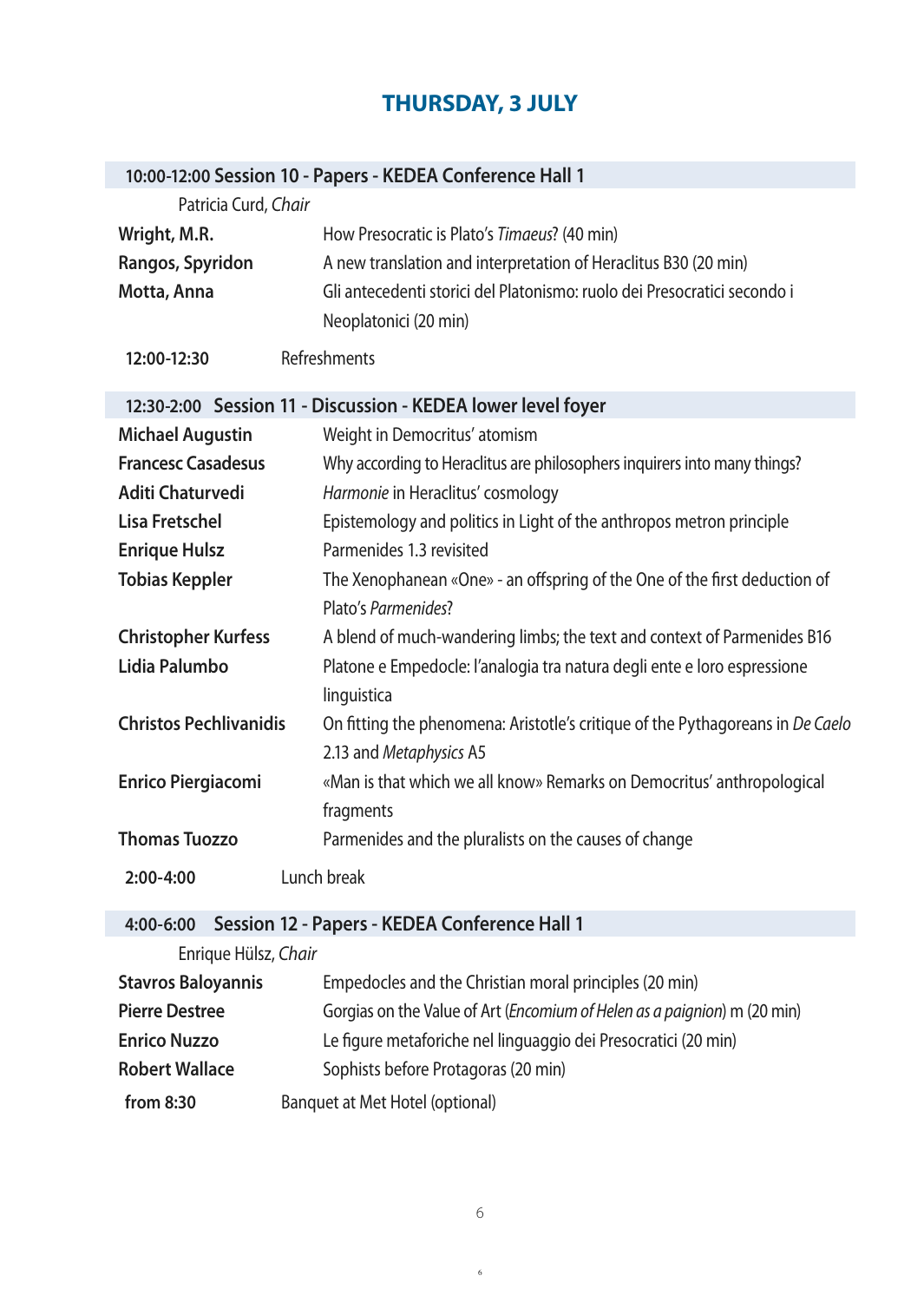# **FRIDAY, 4 JULY**

| 10:00-12:00 Session 13 - Papers - KEDEA Conference Hall 1                            |                                                                                                         |
|--------------------------------------------------------------------------------------|---------------------------------------------------------------------------------------------------------|
| Alberto Bernabé, Chair                                                               |                                                                                                         |
| <b>Carl Huffman</b>                                                                  | The Pythagoreans and abortion (40 min)                                                                  |
| <b>Michael Shaw</b>                                                                  | Seeds and worlds in Anaxagoras (20 min)                                                                 |
| <b>Irini Viltanioti</b>                                                              | The harmony of the Sirens from ancient Pythagoreanism to Plato (20 min)                                 |
| 12:00-12:30                                                                          | Refreshments                                                                                            |
| 12:30-2:00 Session 14 - Discussion - KEDEA lower level foyer                         |                                                                                                         |
| <b>Amin Afrouzi</b>                                                                  | Object and method of inquiry in Parmenides' On Nature                                                   |
| <b>Nili Alon Amit</b>                                                                | Heraclitus' wakefulness and dryness of soul                                                             |
| Dimitra Balla                                                                        | Aristotle's criticism of Empedocles' view on animal composition                                         |
| <b>Stavros Kouloumentas</b>                                                          | Did Socrates read Alcmaeon's book?                                                                      |
| <b>Richard McKirahan</b>                                                             | Philolaus on the soul                                                                                   |
| Maria Teresa Padilla                                                                 | Alcmeon of Croton: medicine as a living model of universal order<br>and equilibrium                     |
| <b>Christina Papachristou</b>                                                        | Sleep and dreams in Democritus and Aristotle                                                            |
| Marco Antonio Santamaria The role of the sun in the cosmogony of the Derveni papyrus |                                                                                                         |
| <b>Georgios Steiris</b>                                                              | The reception of Presocratic philosophy in fifteenth century Italy:                                     |
|                                                                                      | Ficino and Pico on the Presocratics                                                                     |
| <b>Piotr Swiercz</b>                                                                 | The problem of the status of harmony in Pythagorean philosophy                                          |
| Lunch<br>2:00-3:00                                                                   |                                                                                                         |
| Session 15 - Papers - KEDEA Conference Hall 1<br>3:00-5:00                           |                                                                                                         |
| Richard McKirahan, Chair                                                             |                                                                                                         |
| <b>Alexander Mourelatos</b>                                                          | The 'limitless' (apeiron) in Xenophanes' cosmology and his doctrine<br>of 'conjecture' (dokos) (40 min) |

Stephen White **Parmenides on necessary truth (20 min) Daniel Graham** report on the IAPS Council meeting

**Richard McKirahan** news and notes